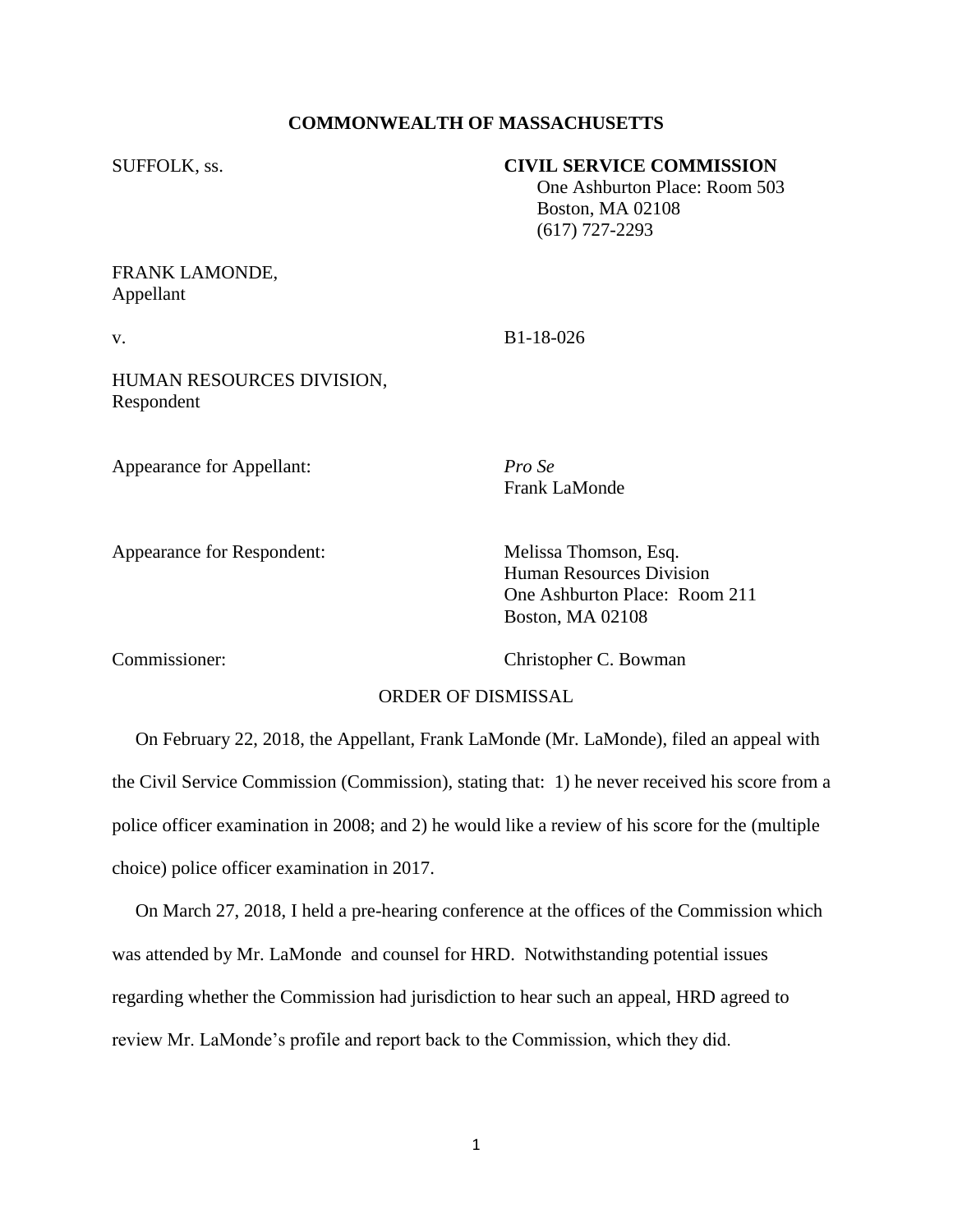According to HRD's records, Mr. LaMonde sent an email to HRD several months ago indicating that he had never received his score from the 2004 (not 2008) police officer examination, to which they replied that no examination was administered in 2004. In regard to the 2017 examination, Mr. LaMonde failed to file a timely appeal seeking a review of the marking of the multiple choice questions.

 The Commission does not have jurisdiction over appeals related to the scoring of multiple choice questions on a civil service examination. See G.L. c. 31, ss.22-24 and Hickey v. Civ. Serv. Comm'n & Human Resources Div., 60 Mass.App.Ct. 1104, 799 (2003) (Unpublished Decision), upholding a Superior Court Decision in which the Superior Court affirmed a Commission decision dismissing a multiple choice-related appeal based on a lack of jurisdiction.) Even if such jurisdiction existed, HRD has shown that Mr. LaMonde did not file a timely appeal with HRD seeking such a review.

 For these reasons, the Appellant's appeals under Docket No. B1-18-026 is hereby *dismissed*. Civil Service Commission

*/s/ Christopher Bowman* Christopher C. Bowman Chairman

By a vote of the Civil Service Commission (Bowman, Chairman; Camuso, Ittleman, Stein and Tivnan, Commissioners) on April 12, 2018.

Either party may file a motion for reconsideration within ten days of the receipt of this Commission order or decision. Under the pertinent provisions of the Code of Mass. Regulations, 801 CMR 1.01(7)(1), the motion must identify a clerical or mechanical error in this order or decision or a significant factor the Agency or the Presiding Officer may have overlooked in deciding the case. A motion for reconsideration does not toll the statutorily prescribed thirty-day time limit for seeking judicial review of this Commission order or decision.